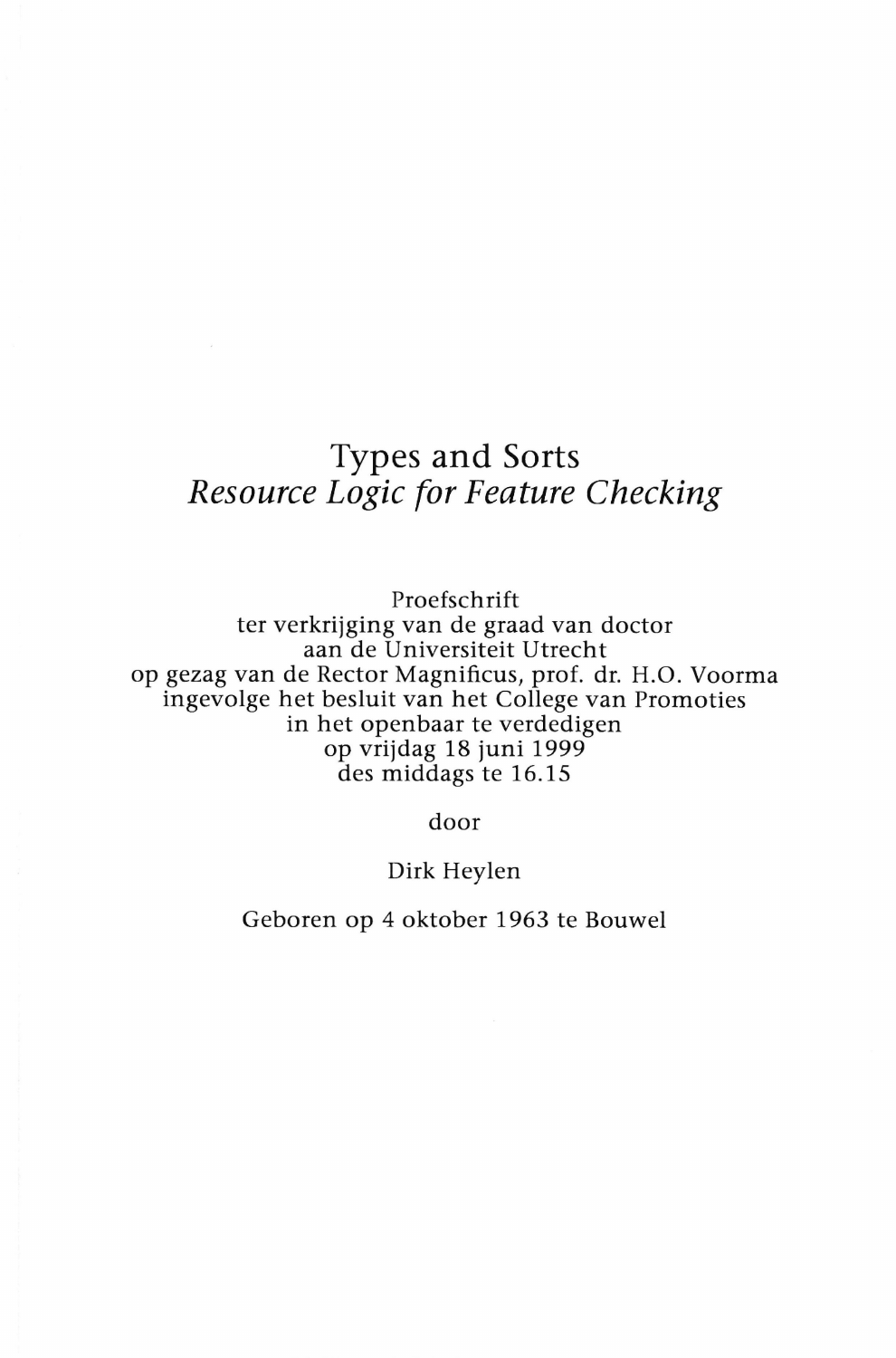Promotor: Prof. Dr. MJ. Moortgat

Published by

Thesus phone: +31 70 3595110 P.O. Box 53292 fax: +31 70 4480177 <sup>2505</sup>AG The Hague e-mail: mail@hagpub.com The Netherlands http: www.thesus.com

Thesus is a subsidiary of Holland Academic Graphics, The Hague.

ISBN 90-5569-103-4 ISSN LOT Series 1389-9473 NUGI 941

Copyright © 1999 by Dirk Heylen. All rights reserved.

Printed in The Netherlands.